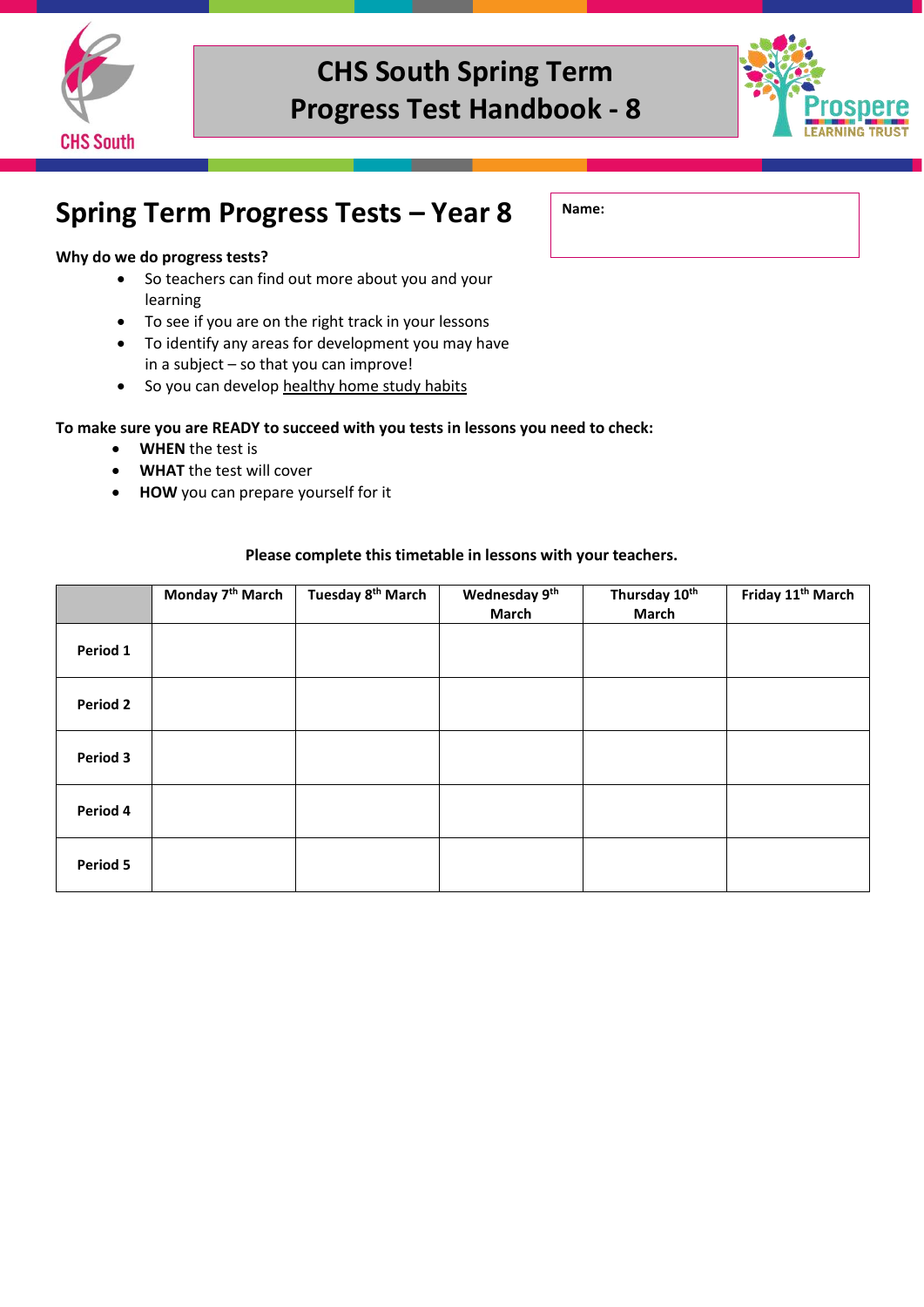



|                 | Monday 14th<br>March | Tuesday 15 <sup>th</sup> March | Wednesday 16th<br><b>March</b> | Thursday 17th<br><b>March</b> | Friday 18 <sup>th</sup> March |
|-----------------|----------------------|--------------------------------|--------------------------------|-------------------------------|-------------------------------|
| Period 1        |                      |                                |                                |                               |                               |
| <b>Period 2</b> |                      |                                |                                |                               | <b>English</b>                |
| Period 3        |                      | <b>Maths</b>                   | <b>Science</b><br>(CH classes) | <b>Science</b><br>(S classes) |                               |
| Period 4        |                      |                                | <b>Science</b>                 | <b>Science</b>                |                               |
| Period 5        |                      |                                |                                |                               |                               |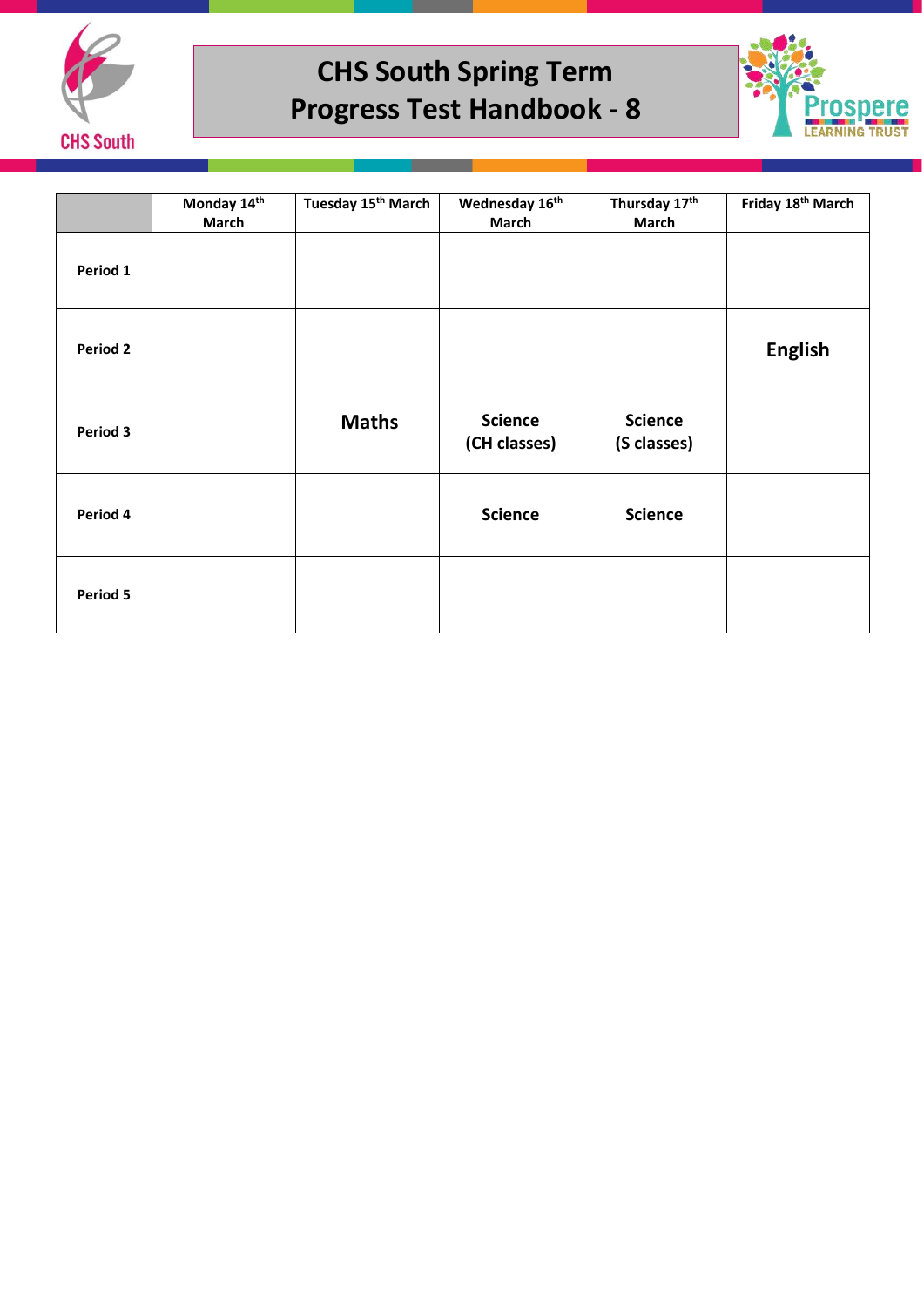



### **Home Study**

**This half term you will complete home study. Instead of completing home learning tasks the focus is on you to make sure that you are completing independent revision and preparation for your Progress Tests.** 

#### **How long should I spend?**

- We recommend that you set yourself a regular time slot to complete home learning and/or home study.
- We would recommend **1 to 1 ½ hours, two to four times a week**.
- Home study could be straight after school at Homework Club, at home after your evening meal or at a weekend.
- Set times that work best for you around your other hobbies and activities out of school.
- Relax before a sensible bedtime read a book to escape and wind down to get a good night's sleep!

#### **How do I get started?**

- **Start with a plan:** Think about how many subjects you have to study for and try to map out how you will prepare for each subject leading up to the test.
- **Check what you need to prepare:** Your teachers will give you guidance on what to prepare for; use these topics as a starting point for Home Study.

#### **How do I find revision materials?**

- Log on to Teams and revise using the tasks that have been assigned to you.
- Use your exercise books to look over the topics that you have covered in lessons and study the information.
- Use revision guides or textbooks to help you prepare for progress tests. Your teachers will have these and the library will have lots to borrow.
- Find and read information that will help you to complete the progress tests; remember to use credible sources of information.

#### **Some useful tips to develop your healthy study habits:**

- Don't leave your study too late as cramming for exams isn't a healthy habit.
- Do your home study in a quiet area so you can concentrate.
- Be flexible during exams don't try and do too much!
- If you start to feel nervous or stressed, stop, and talk to someone
- Eat well and get enough sleep
- Exercise this REALLY helps you feel better!
- Make time for treats
- **Don't put too much pressure on yourself. Remember the point of the assessment is so that you and your teacher can see what areas for development you have in a subject – so that you can improve!**

**If you are unsure about your tests – speak to your teacher BEFORE the Progress Test, they might have some great tips and advice.**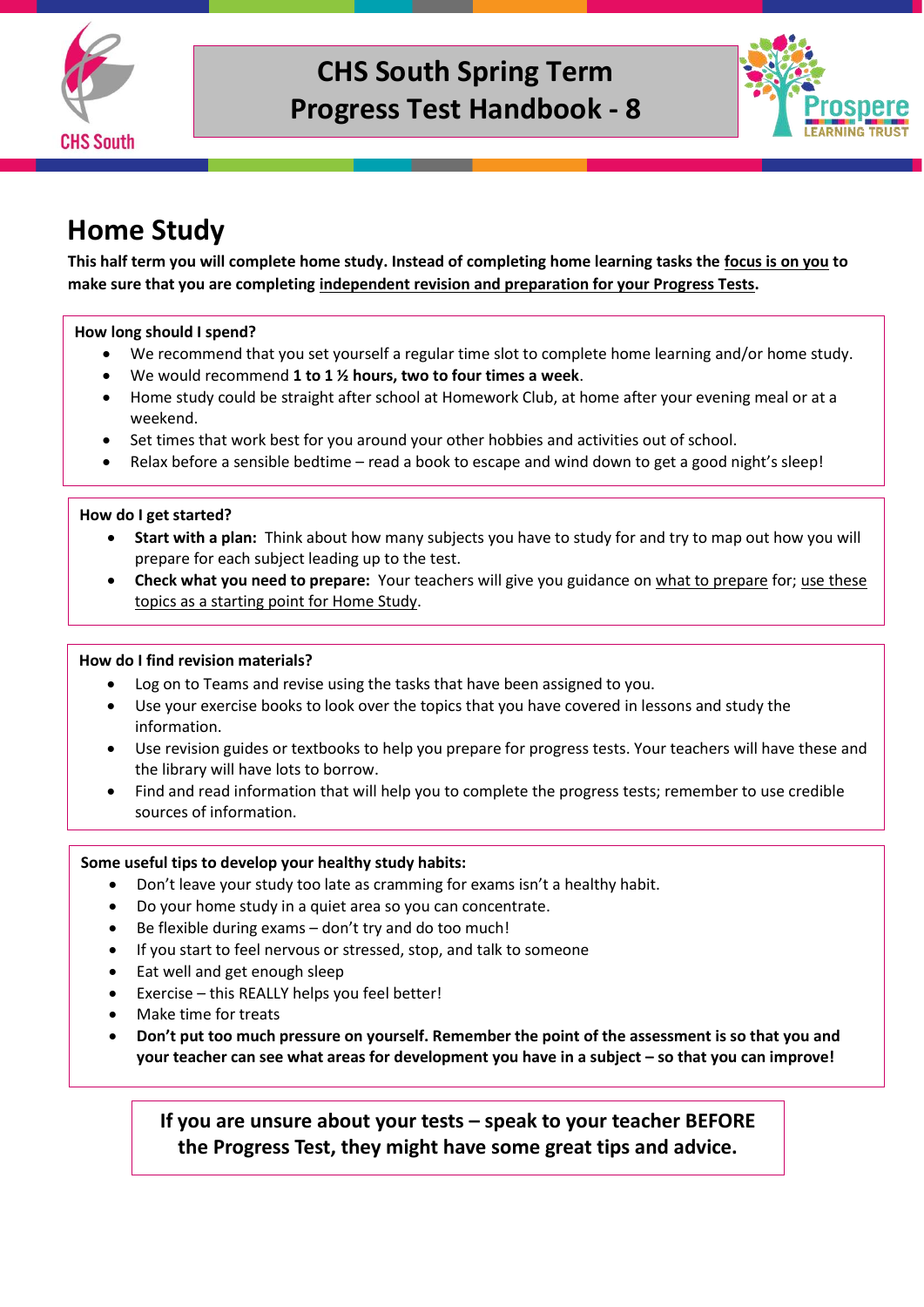



### **The Keys to Revision Success!**

**At CHS South we recognise that all brains work differently and that you might need to try different methods of revision before you find the right fit for you. Below are some examples of tried and tested methods that we have successfully used with students at CHs South. Work your way through them and see which method/s help you to retain the most information!**



**Visualisation:** Create a picture in your mind that represents the topic you are trying to remember. Try to use images and symbols to help you recall that information later.

**Ask a friend:** Communicate with friends about topics you are not sure about. You can create study groups and support each other.

**Revision Plan:** Revision planning is a good way to help make sure that you structure time appropriately and balance out the different topics you have to learn.

**Mnemonics & Rhymes:** Create these to break down long pieces of information into smaller memorable chunks; you can then recall these in an assessment.

**LOL (Learn online):** Use the internet to find information you are not sure on. You could also use Doddle to support your learning.

**Revision Cards:** Create revision cards which break down pieces of information into small topics you can prepare for.

**Memorising:** Try to memorise information, a good technique for this is to use repetition. Repeat information 3 times in your mind to help it stick in.

**Mind Mapping:** Creating a mind map can take a large topic and break it down into smaller sections which are manageable for you to remember.

**Past Papers:** Practice by using past test papers to help check your ability to answer test/exam questions; cross check your answers against a mark scheme.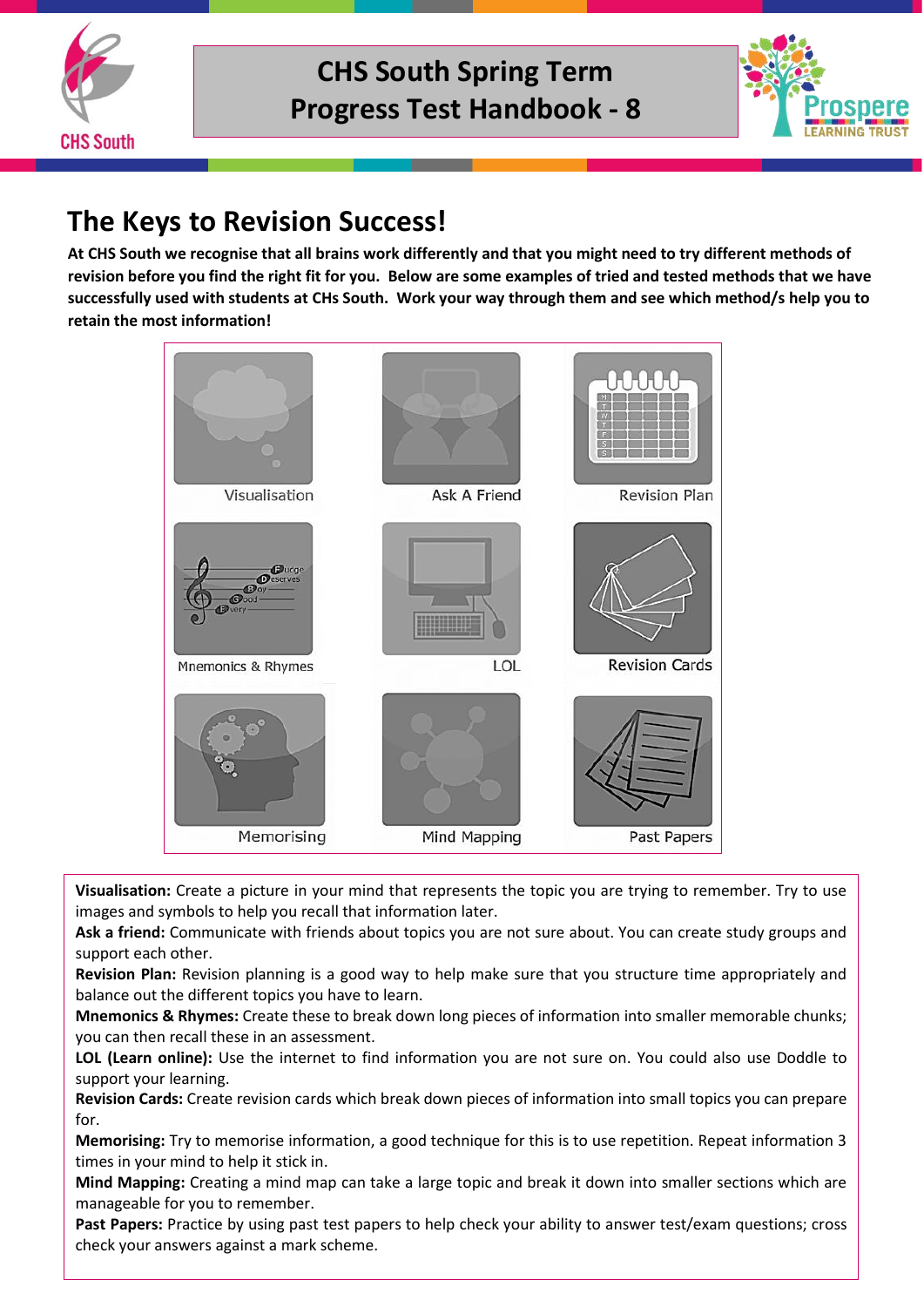



### **Home Study Plan**

**In order to be ready for progress tests you need to prepare for them. Use the timetables below to map out your own home study schedule in the run up to the tests taking place in school. Consider what tests you have and when they will be; once you have done this you can map out your home study time. Here is a suggested timetable but adapt it to your own commitments.** 

|                                       | Monday 14th<br>February | Tuesday 15th<br>February | Wednesday<br>16 <sup>th</sup> February | Thursday 17th<br>February | Friday 18th<br>February | Saturday 19th<br>February | Sunday 20th<br>February |
|---------------------------------------|-------------------------|--------------------------|----------------------------------------|---------------------------|-------------------------|---------------------------|-------------------------|
| <b>Home Study</b><br>Session 1        |                         |                          |                                        |                           |                         |                           | Rest Day                |
| <b>Home Study</b><br><b>Session 2</b> |                         |                          |                                        |                           |                         |                           | Rest Day                |
| <b>Home Study</b><br><b>Session 3</b> |                         |                          |                                        |                           |                         |                           | Rest Day                |

|                                       | Monday<br>21 <sup>st</sup> February | Tuesday<br>22 <sup>nd</sup> February | Wednesday<br>23rd February | Thursday<br>24th February | Friday<br>25th February | Saturday<br>26th February | Sunday<br>27th February |
|---------------------------------------|-------------------------------------|--------------------------------------|----------------------------|---------------------------|-------------------------|---------------------------|-------------------------|
| <b>Home Study</b><br>Session 1        |                                     |                                      |                            |                           |                         | Rest Day                  |                         |
| <b>Home Study</b><br><b>Session 2</b> |                                     |                                      |                            |                           |                         | Rest Day                  |                         |
| <b>Home Study</b><br><b>Session 3</b> |                                     |                                      |                            |                           |                         | Rest Day                  |                         |